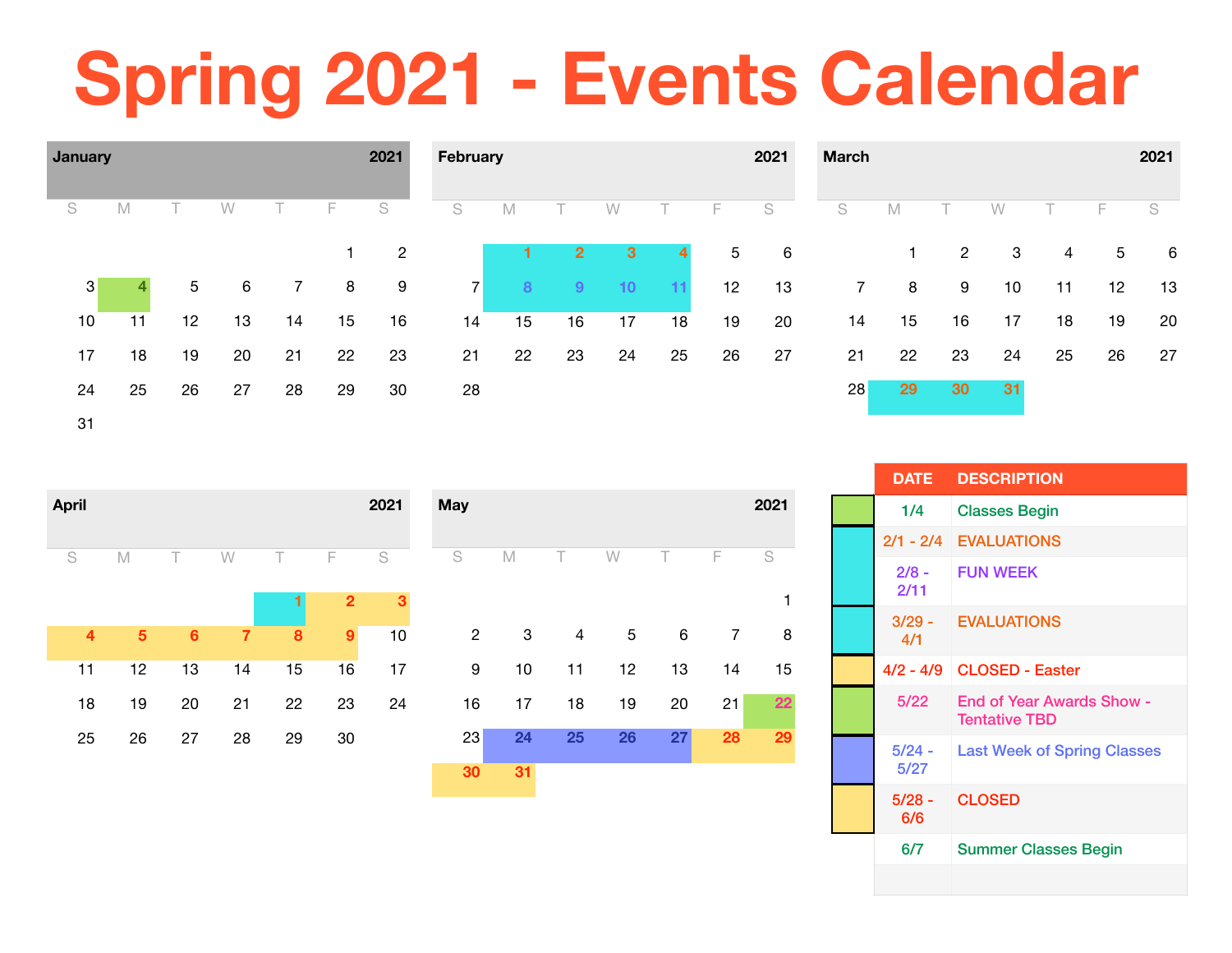## **January**

| December |     |        |    |    |     |    |  |  |  |  |
|----------|-----|--------|----|----|-----|----|--|--|--|--|
| S        | IM. | $\top$ | W. | т  | - F | S  |  |  |  |  |
|          |     | 1      | 2  | З  |     | 5  |  |  |  |  |
| 6        |     | 8      | 9  | 10 | 11  | 12 |  |  |  |  |
| 13       | 14  | 15     | 16 | 17 | 18  | 19 |  |  |  |  |
| 20       | 21  | 22     | 23 | 24 | 25  | 26 |  |  |  |  |
|          | 28  | 29     | O  | 31 |     |    |  |  |  |  |

|    | <b>February</b> |    |    |    |    |    |  |  |  |  |
|----|-----------------|----|----|----|----|----|--|--|--|--|
| S  |                 | ı  | W  | т  | E  | S  |  |  |  |  |
|    |                 | 2  | З  |    | 5  | 6  |  |  |  |  |
|    | 8               | 9  | 10 | 11 | 12 | 13 |  |  |  |  |
| 14 | 15              | 16 | 17 | 18 | 19 | 20 |  |  |  |  |
| 21 | 22              | 23 | 24 | 25 | 26 | 27 |  |  |  |  |
| 28 |                 |    |    |    |    |    |  |  |  |  |

| <b>SUNDAY</b>      | <b>MONDAY</b>                    | <b>TUESDAY</b> | <b>WEDNESDAY</b>          | <b>THURSDAY</b> | <b>FRIDAY</b> | <b>SATURDAY</b>  |
|--------------------|----------------------------------|----------------|---------------------------|-----------------|---------------|------------------|
| $27\,$             | 28                               | 29             | 30                        | 31              | $\mathbf{1}$  | $\mathbf{2}$     |
|                    |                                  |                |                           |                 |               |                  |
| $\boldsymbol{3}$   | 4                                | $\sqrt{5}$     | $\bf 6$                   | $\overline{7}$  | 8             | 9                |
|                    | <b>CLASSES BEGIN</b>             |                |                           |                 |               |                  |
| 10                 | 11                               | 12             | 13                        | 14              | 15            | 16               |
| <b>Tuition Due</b> |                                  |                |                           |                 |               |                  |
| 17                 | 18                               | 19             | 20 <sub>2</sub>           | 21              | 22            | 23               |
|                    | <b>MLK Jr Day</b><br><b>OPEN</b> |                |                           |                 |               |                  |
| 24                 | 25                               | 26             | ${\bf 27}$                | 28              | 29            | 30               |
|                    |                                  |                |                           |                 |               |                  |
| 31                 | 1.                               | $\overline{2}$ | $\ensuremath{\mathbf{3}}$ | $\overline{4}$  | 5             | $6 \overline{6}$ |
|                    |                                  |                |                           |                 |               |                  |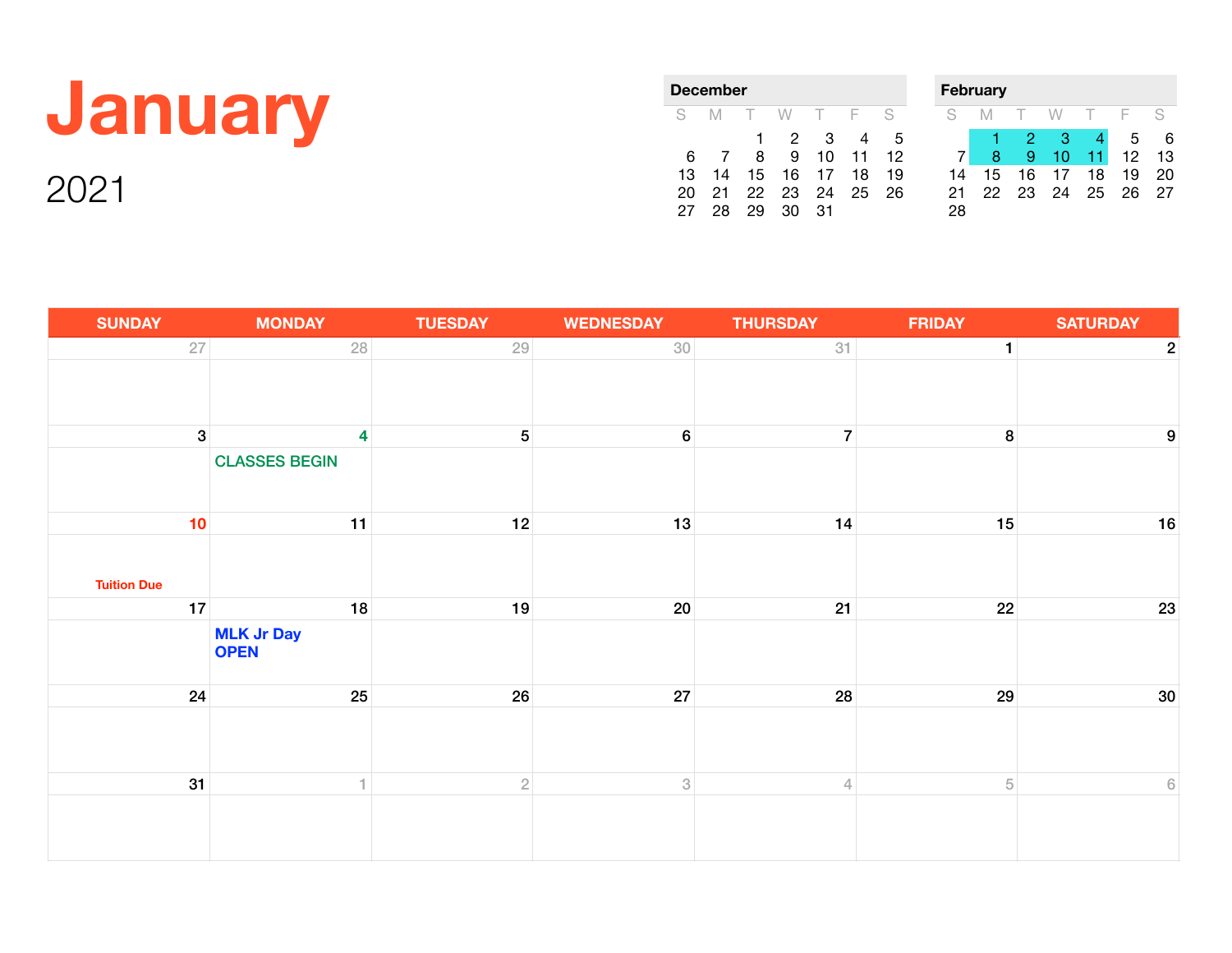### **February**

2021

|    | January |        |    |                |     |    |  |  |  |  |
|----|---------|--------|----|----------------|-----|----|--|--|--|--|
| S  | M       | $\top$ | W  | $\top$         | - F | S  |  |  |  |  |
|    |         |        |    |                | 1   | 2  |  |  |  |  |
| З  |         | 5      | 6  | $\overline{7}$ | 8   | 9  |  |  |  |  |
| 10 | 11      | 12     | 13 | 14             | 15  | 16 |  |  |  |  |
| 17 | 18      | 19     | 20 | 21             | 22  | 23 |  |  |  |  |
| 24 | 25      | 26     | 27 | 28             | 29  | 30 |  |  |  |  |
| 31 |         |        |    |                |     |    |  |  |  |  |

| March |    |    |    |    |     |  |  |  |  |  |
|-------|----|----|----|----|-----|--|--|--|--|--|
| M     | T  | W  | т  |    | S   |  |  |  |  |  |
|       | 2  | З  |    | 5  | 6   |  |  |  |  |  |
| 8     | 9  | 10 | 11 | 12 | 13  |  |  |  |  |  |
| 15    | 16 | 17 | 18 | 19 | 20  |  |  |  |  |  |
| 22    | 23 | 24 | 25 | 26 | 27  |  |  |  |  |  |
| 29    | 30 | 31 |    |    |     |  |  |  |  |  |
|       |    |    |    |    | - F |  |  |  |  |  |

| <b>SUNDAY</b>          | <b>MONDAY</b>                         | <b>TUESDAY</b>   | <b>WEDNESDAY</b>          | <b>THURSDAY</b>         | <b>FRIDAY</b>  | <b>SATURDAY</b> |
|------------------------|---------------------------------------|------------------|---------------------------|-------------------------|----------------|-----------------|
| 31                     |                                       | 2 <sub>1</sub>   | $\mathbf{3}$              | $\overline{\mathbf{4}}$ | 5 <sup>5</sup> | 6               |
|                        | <b>EVALUATIONS</b>                    |                  |                           |                         |                |                 |
| $\overline{7}$         | 8                                     | $\boldsymbol{9}$ | 10                        | 11                      | 12             | 13              |
|                        | <b>FUN WEEK</b>                       |                  |                           |                         |                |                 |
|                        |                                       |                  | <b>Tuition Due</b>        |                         |                |                 |
| 14                     | 15                                    | 16               | 17                        | 18                      | 19             | $20\,$          |
| <b>Valentine's Day</b> | <b>President's Day</b><br><b>OPEN</b> |                  |                           |                         |                |                 |
| 21                     | 22                                    | 23               | 24                        | 25                      | 26             | 27              |
|                        |                                       |                  |                           |                         |                |                 |
| 28                     |                                       | $\overline{2}$   | $\ensuremath{\mathbf{3}}$ | $\overline{4}$          | 5 <sup>5</sup> | $6 \,$          |
|                        |                                       |                  |                           |                         |                |                 |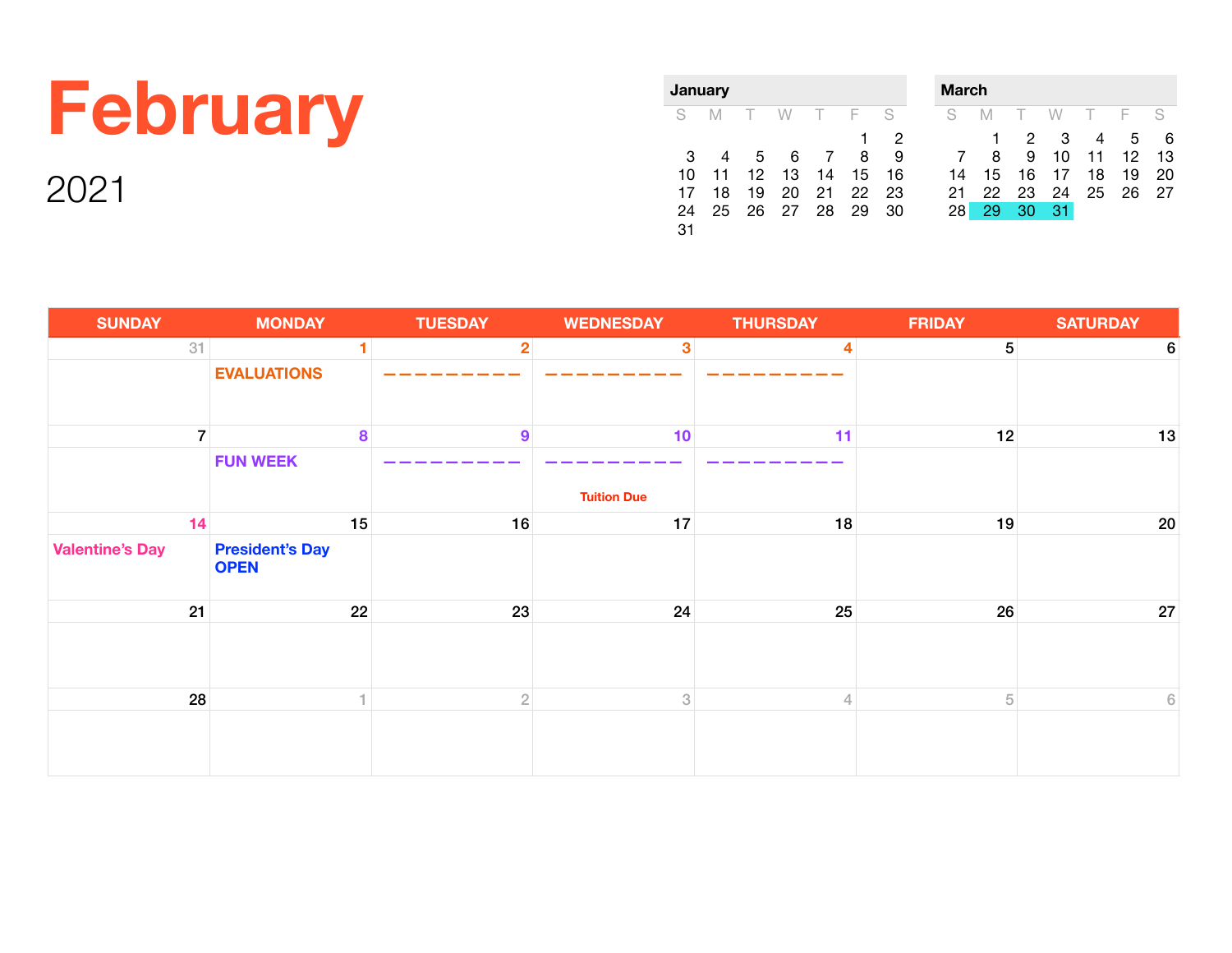### **March**

|    | February |        |    |        |     |    |
|----|----------|--------|----|--------|-----|----|
| S  | M        | $\Box$ | W. | $\top$ | - F | S  |
|    |          | 2      | З  | 4      | 5   | 6  |
|    | 8        | 9      | 10 | 11     | -12 | 13 |
| 14 | 15       | 16     | 17 | 18     | 19  | 20 |
| 21 | 22       | 23     | 24 | 25     | 26  | 27 |
| 28 |          |        |    |        |     |    |

| April |    |        |           |    |    |    |  |  |  |  |
|-------|----|--------|-----------|----|----|----|--|--|--|--|
| S     | M  | $\top$ | W         |    | E  | S  |  |  |  |  |
|       |    |        |           | 4  | 2  | з  |  |  |  |  |
|       | 5  | 6      | $\bullet$ | 8  | 9  | 10 |  |  |  |  |
| 11    | 12 | 13     | 14        | 15 | 16 | 17 |  |  |  |  |
| 18    | 19 | 20     | 21        | 22 | 23 | 24 |  |  |  |  |
| 25    | 26 | 27     | 28        | 29 | 30 |    |  |  |  |  |

| <b>SUNDAY</b>           | <b>MONDAY</b>      | <b>TUESDAY</b> | <b>WEDNESDAY</b>         | <b>THURSDAY</b> | <b>FRIDAY</b>                         | <b>SATURDAY</b>           |
|-------------------------|--------------------|----------------|--------------------------|-----------------|---------------------------------------|---------------------------|
| 28                      | $\mathbf{1}$       | $\mathbf{2}$   | $\mathbf{3}$             | $\overline{4}$  | 5 <sup>5</sup>                        | 6                         |
|                         |                    |                |                          |                 |                                       |                           |
| $\overline{7}$          | 8                  | 9              | 10                       | 11              | 12                                    | 13                        |
|                         |                    |                | <b>Tuition Due</b>       |                 |                                       |                           |
| 14                      | 15                 | 16             | 17                       | 18              | 19                                    | $20\,$                    |
| <b>Daylight Savings</b> |                    |                | <b>St. Patrick's Day</b> |                 |                                       |                           |
| 21                      | 22                 | 23             | 24                       | 25              | 26                                    | $27\,$                    |
|                         |                    |                |                          |                 |                                       |                           |
| 28                      | 29                 | 30             | 31                       |                 | $\overline{2}$                        | $\ensuremath{\mathsf{3}}$ |
|                         | <b>EVALUATIONS</b> |                |                          |                 | <b>Good Friday -</b><br><b>CLOSED</b> |                           |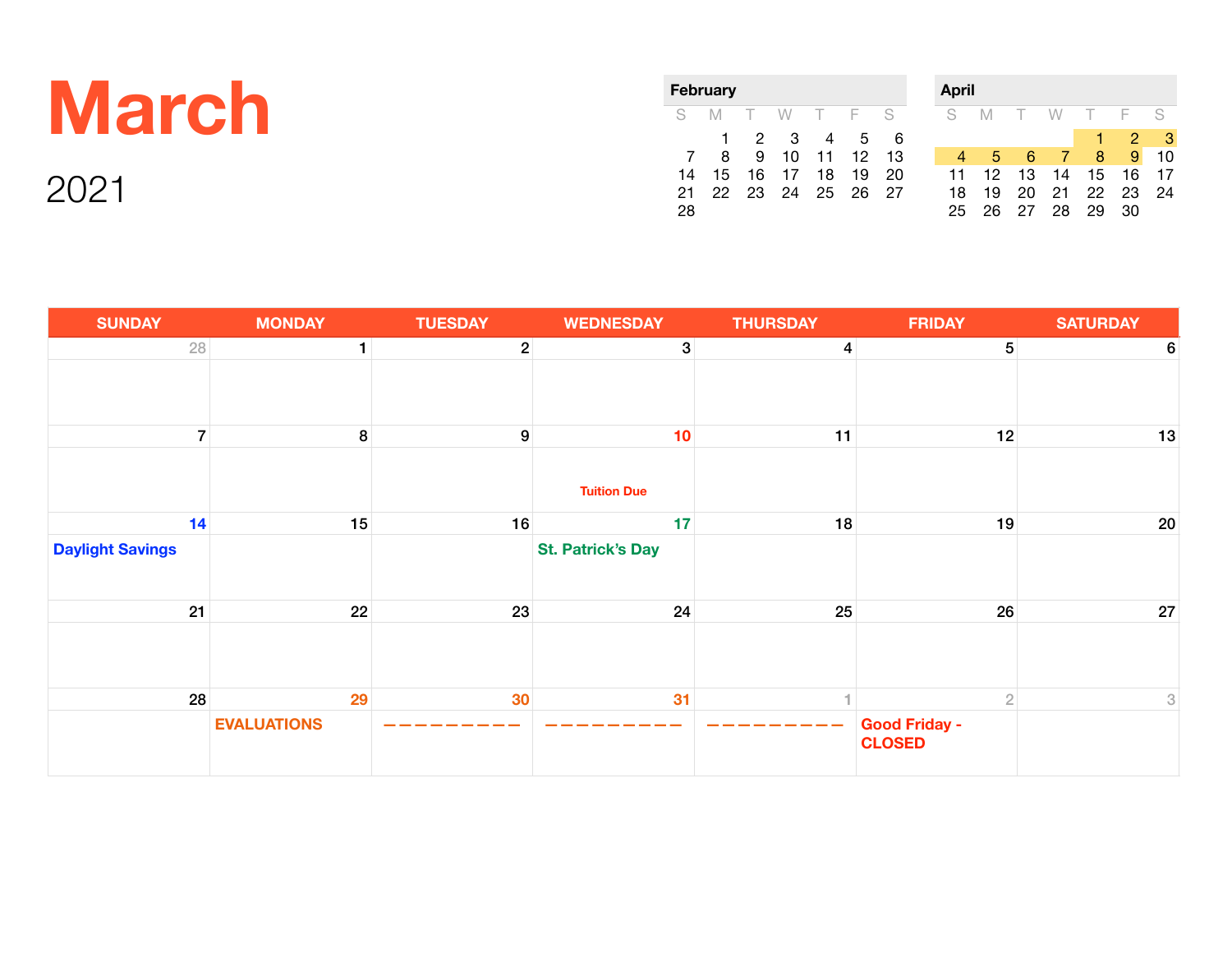#### **April**

| March |              |        |       |       |     |    |  |  |  |  |
|-------|--------------|--------|-------|-------|-----|----|--|--|--|--|
| S     | IМ.          | $\top$ | W.    | - T F |     | -S |  |  |  |  |
|       | $\mathbf{1}$ | 2      | 3     | 4     | 5   | 6  |  |  |  |  |
| 7     | 8            | 9      | 10    | 11 12 |     | 13 |  |  |  |  |
| 14    | 15           |        | 16 17 | 18    | 19  | 20 |  |  |  |  |
| 21    | 22.          | 23     | 24 25 |       | 26. | 27 |  |  |  |  |
| 28    | 29           | 30     | -31   |       |     |    |  |  |  |  |

| May |    |    |    |        |     |    |
|-----|----|----|----|--------|-----|----|
| S   | M  | T  | W  | $\top$ | - F | S  |
|     |    |    |    |        |     |    |
| 2   | 3  |    | 5  | 6      |     | 8  |
| 9   | 10 | 11 | 12 | 13     | 14  | 15 |
| 16  | 17 | 18 | 19 | 20     | 21  | 22 |
| 23  | 24 | 25 | 26 | 27     | 28  | 29 |
| 30  | 31 |    |    |        |     |    |

| <b>SUNDAY</b>           | <b>MONDAY</b>   | <b>TUESDAY</b>  | <b>WEDNESDAY</b> | <b>THURSDAY</b>    | <b>FRIDAY</b>                         | <b>SATURDAY</b>    |
|-------------------------|-----------------|-----------------|------------------|--------------------|---------------------------------------|--------------------|
| 28                      | 29              | 30              | 31               | 4                  | $\overline{2}$                        | $\mathbf{3}$       |
|                         |                 |                 |                  | <b>EVALUATIONS</b> | <b>Good Friday -</b><br><b>CLOSED</b> |                    |
| $\overline{\mathbf{4}}$ | $5\phantom{.0}$ | $6\phantom{1}6$ | 7                | 8                  | $\boldsymbol{9}$                      | 10                 |
| <b>EASTER</b>           | <b>CLOSED</b>   |                 |                  |                    |                                       | <b>Tuition Due</b> |
| 11                      | 12              | 13              | 14               | 15                 | 16                                    | 17                 |
|                         |                 |                 |                  |                    |                                       |                    |
| 18                      | 19              | 20              | 21               | 22                 | 23                                    | 24                 |
|                         |                 |                 |                  |                    |                                       |                    |
| 25                      | 26              | 27              | 28               | 29                 | 30 <sup>°</sup>                       | 1.                 |
|                         |                 |                 |                  |                    |                                       |                    |